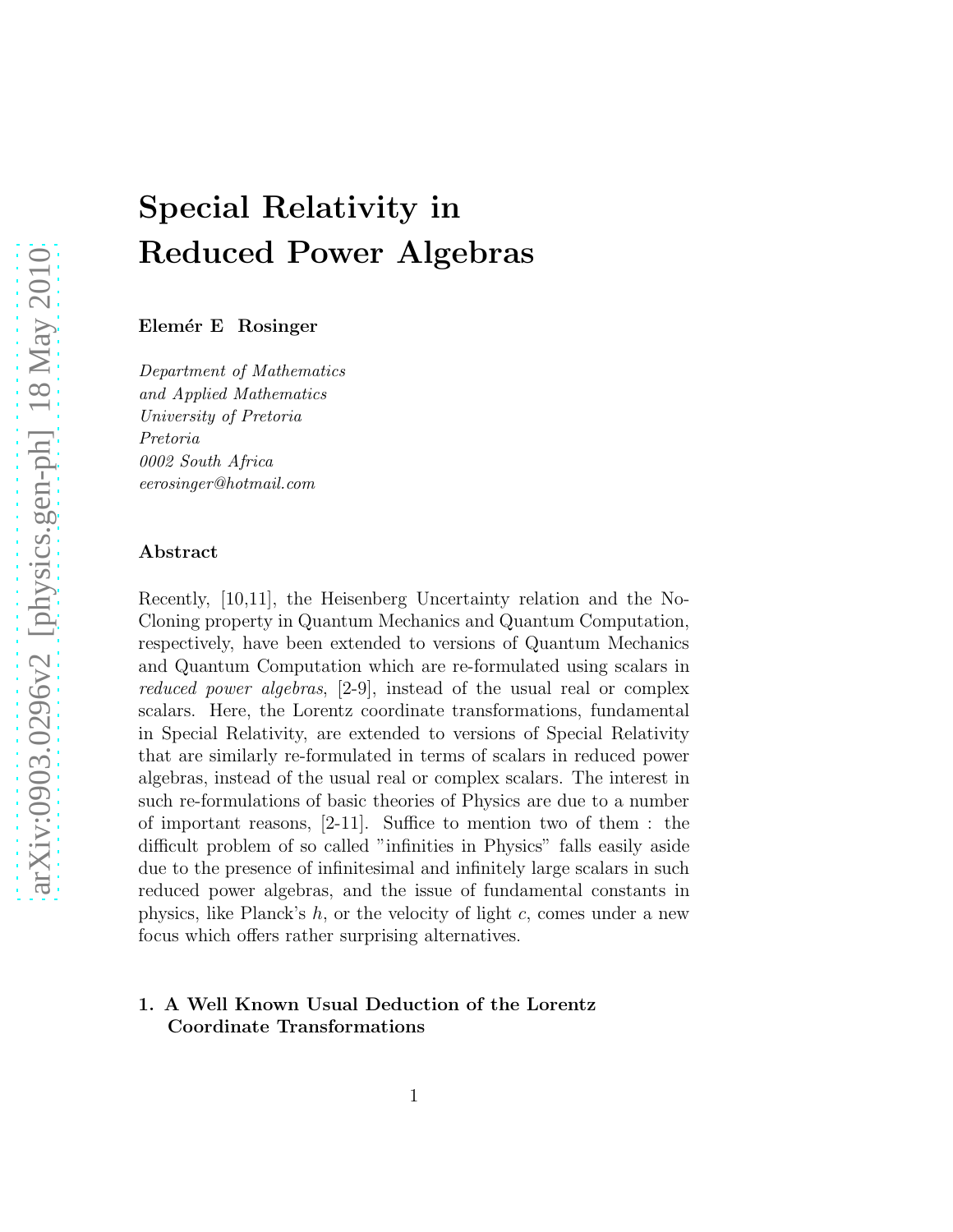The following elementary way to obtain the Lorentz coordinate transformations is well known, [1]. Given two coordinate systems  $S$  and S' with respective coordinates  $(x, t)$  and  $(x', t')$  in which the space  $x$ -axis and  $x'$ -axis are along the same line. We suppose that at time  $t = t' = 0$  the origins O and O' of the two coordinate systems coincide, thus  $x = x' = 0$ . Let now S' move along the x-axis in the positive direction with the constant velocity  $v$ , and let two observers be respectively at  $O$  and  $O'$ .

In that setup, at the initial moment  $t = t' = 0$  and when O and O' coincide, a light signal is emitted from  $O$ . Its propagation within  $S$  is then given by

$$
(1.1) \t x^2 = c^2 t^2
$$

where  $c > 0$  is the velocity of light.

Now, in view of the Principle of Constancy of the Velocity of Light, in the coordinate system  $S'$  the propagation of that light signal is according to

$$
(1.2) \t x'^2 = c^2 t'^2
$$

Consequently, one must have

$$
(1.3) \t x2 - x'2 = c2(t2 - t'2)
$$

However, at least for small values of  $v$ , when compared with  $c$ , we must have

 $(1.4)$  $x' = k(c, v)(x - vt)$ 

for some positive  $k(c, v) \in \mathbb{R}$  that does not depend on  $x, t, x', t'$ , and which in addition is such that

$$
(1.5) \quad \lim_{v \to 0} k(c, v) = 1
$$

since  $(1.4)$  and  $(1.5)$  are implied by the respective non-relativistic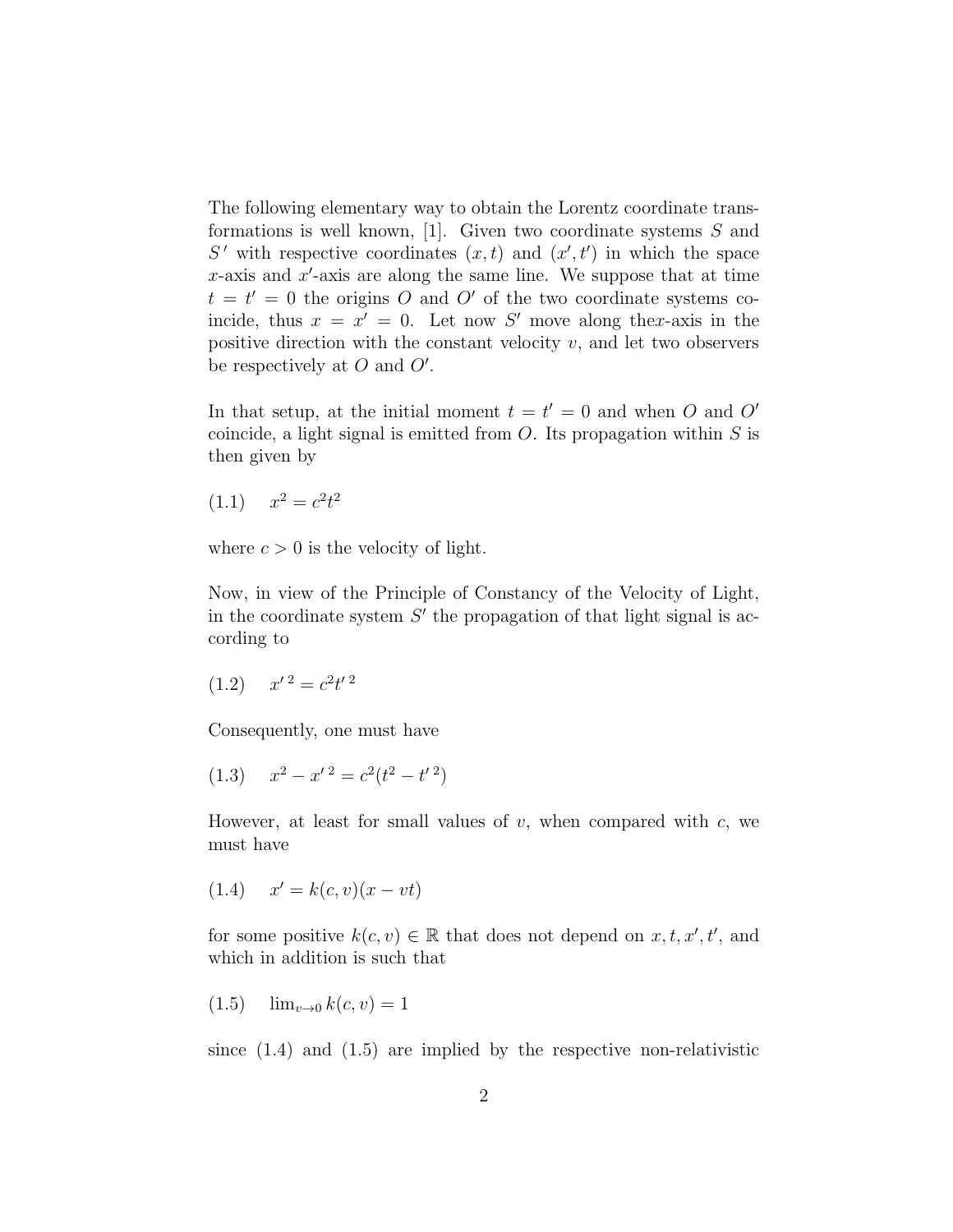Galilean coordinate transformation.

Now in view of the Principle of Relativity of Motion, we can suppose that  $S'$  is fixed, and S is moving along the  $x'$ -axis and in the negative direction, with velocity  $-v$ . In that case, similar with  $(1.4)$ , we obtain

$$
(1.6) \t x = k(c, v)(x' + vt')
$$

By squaring  $(1.4)$  and  $(1.6)$ , we obtain

$$
(1.7) \t x'^2 + k(c, v)^2 x^2 - 2k(c, v) x x' = k(c, v)^2 v^2 t^2
$$

$$
(1.8) \t x2 + k(c, v)2x'2 - 2k(c, v)xx' = k(c, v)2v2t'2
$$

thus by subtracting the  $(1.7)$  from  $(1.8)$ , it follows that

$$
(1.9) \quad (x^2 - x^2)(k(c, v)^2 - 1) = k(c, v)^2 v^2 (t^2 - t^2)
$$

and then in view of (1.3), we obtain

$$
(1.10) \t c2(k(c, v)2 - 1) = k(c, v)2v2
$$

or

$$
(1.11) \quad (c^2 - v^2)k(c, v)^2 = c^2
$$

In this way

$$
(1.12) \quad k(c,v) = c/(c^2 - v^2)^{1/2} = 1/(1 - v^2/c^2)^{1/2}
$$

which obviously satisfies  $(1.5)$ .

The space coordinate Lorentz transformation results now from (1.4) and  $(1.12)$ , namely

$$
(1.13) \t x' = (x - vt)/(1 - v^2/c^2)^{1/2}
$$

In order to obtain the time coordinate Lorentz transformation, it will be convenient to proceed in full algebraic detail, and with a special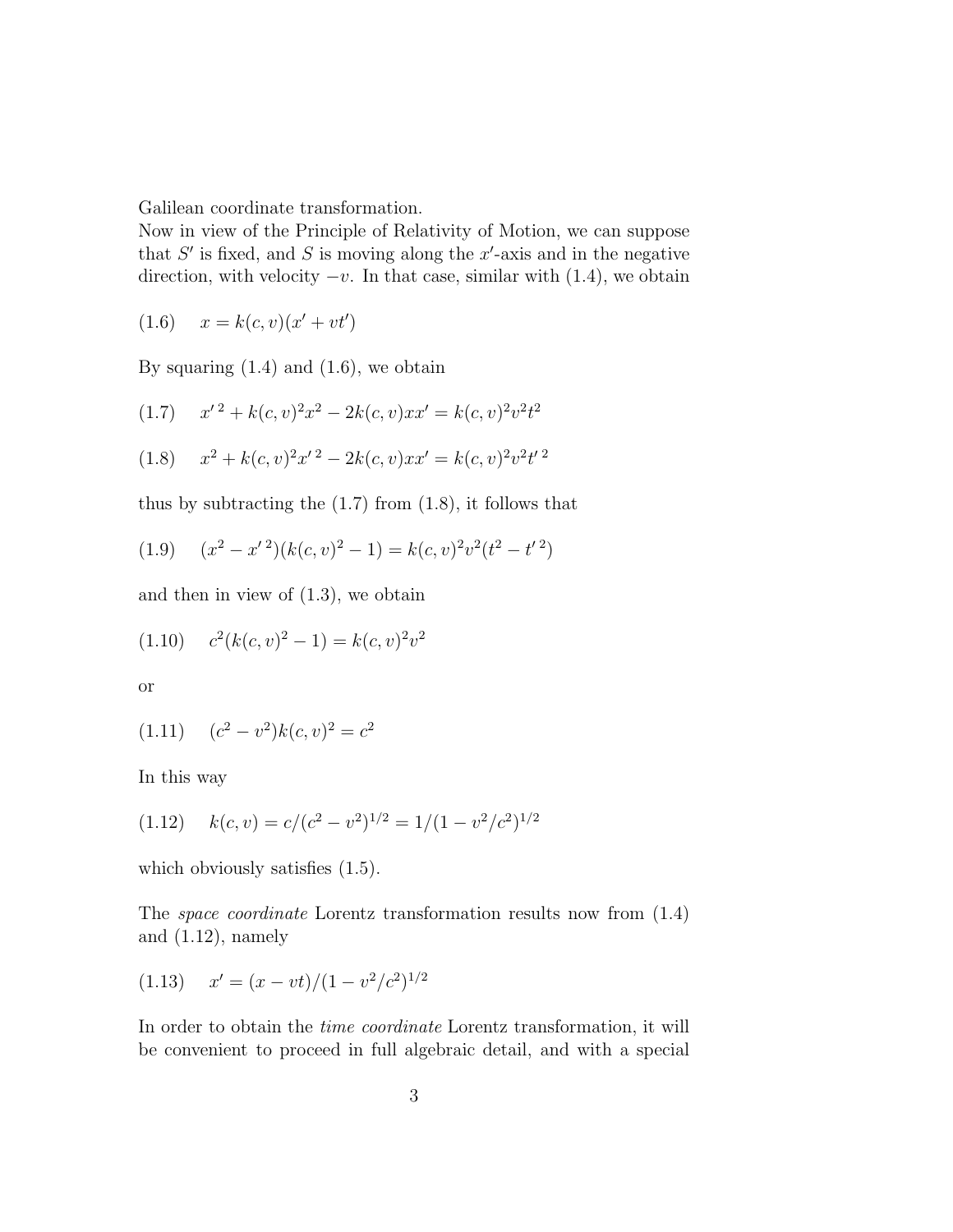attention to the operations of division and square root involved. For that purpose, we replace  $x'$  in (1.6) with its value from (1.4). The result is

$$
x = k(c, v)(k(c, v)(x - vt) + vt') =
$$
  
(1.14)  

$$
= k(c, v)^{2}x - k(c, v)^{2}vt + k(c, v)vt'
$$

$$
\sum_{i=1}^{n} x_i
$$

(1.15) 
$$
k(c, v)vt' = k(c, v)^{2}vt - (k(c, v)^{2} - 1)x
$$

Thus dividing by  $k(c, v)v$ , one has

$$
(1.16) \t t' = k(c, v)t - (k(c, v)^2 - 1)/(k(c, v)v))x
$$

Dividing in (1.11) by  $c^2 - v^2$ , results that

$$
(1.17) \quad k(c,v)^2 = c^2/(c^2 - v^2)
$$

and then

$$
(1.18) \quad k(c,v)^2 - 1 = v^2/(c^2 - v^2)
$$

Now (1.16), (1.12) yield the desired time coordinate Lorentz transformation

$$
(1.19) \t t' = (t - vx/c^2)/(1 - v^2/c^2)^{1/2}
$$

# 2. Extending the Lorentz Coordinate Transformations to Reduced Power Algebras

Let us consider instead of the field  $\mathbb R$  of usual real numbers an arbitrary reduced power algebra  $A_{\mathcal{F}}$ , see (A.1.4) in the Appendix. In other words, we shall model both space and time with such algebras  $A_{\mathcal{F}}$ , instead of modelling them with the field R of usual real numbers. Here it is important to note that, in general, such algebras  $A_{\mathcal{F}}$  need not be linearly or totally ordered, see  $(A.4.1)$  -  $(A.4.4)$  in the Appendix.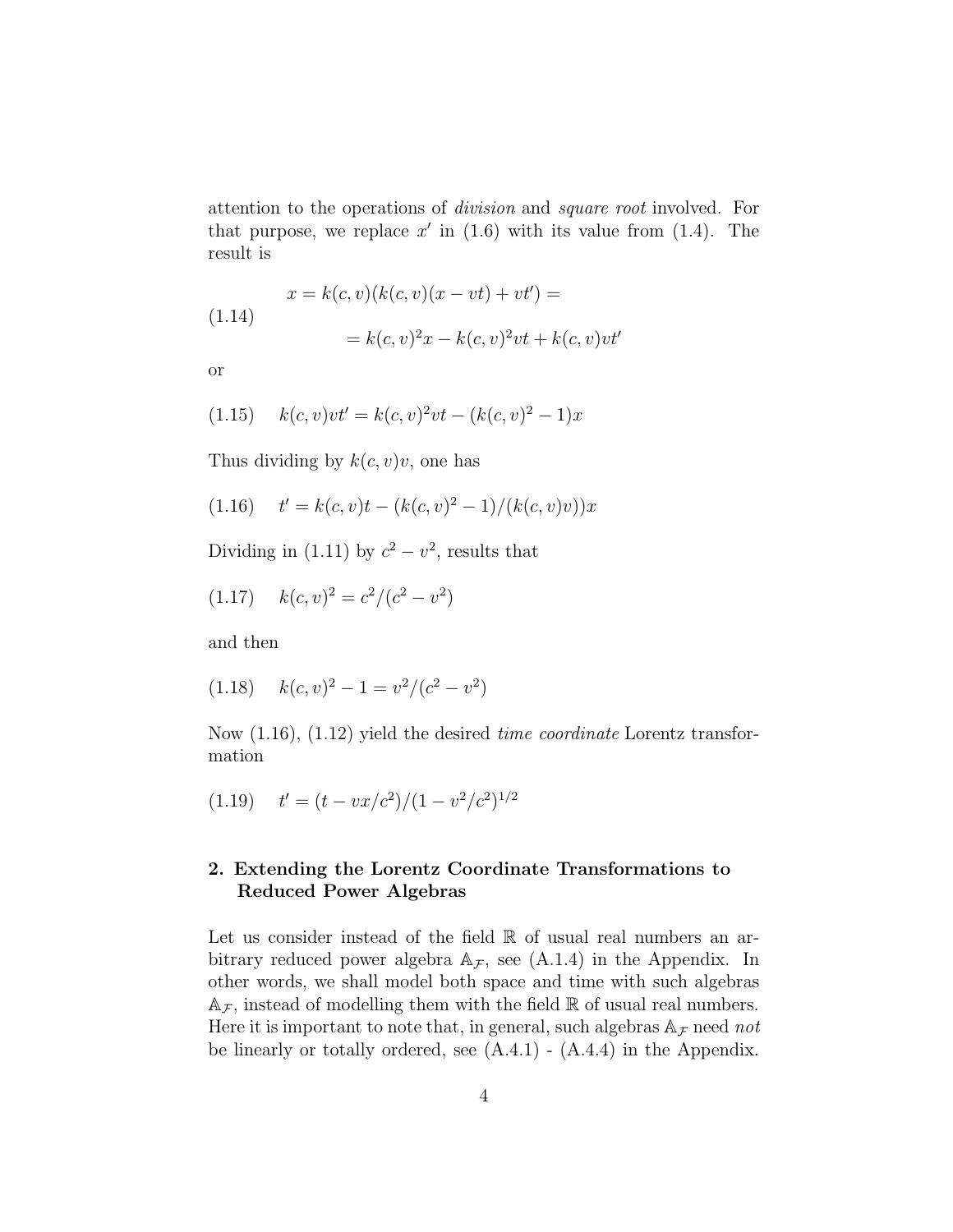Furthermore, when they are not linearly or totally ordered, that is, when the respective filters  $\mathcal F$  are not ultrafilters, then the corresponding algebras  $A_{\mathcal{F}}$  need *not* be one dimensional vector spaces, as is of course the case of R.

It follows that the extension of the Lorentz coordinate transformations to reduced power algebras opens up a rather wide realm, one in which time, as much as each individual coordinate, may be multidimensional, and in fact, even *infinite* dimensional.

Speculations regarding the possible meaning of such considerable extensions can, therefore, be diverse and rather numerous. One of them, coming from the multi-dimensionality of time, may be that it could possibly model parallel universes ...

And now, let us return to the aimed extension the Lorentz coordinate transformations to arbitrary reduced power algebras.

In this regard, it is sufficient to note that all the algebraic operations in section 1 above, operations leading to the usual Lorentz coordinate transformations in (1.13), (1.19), can automatically be replicated in all the reduced power algebras  $A_{\mathcal{F}}$ , except when divisions and square roots are involved. Indeed, when divisions are involved in these algebras one has to consider the presence in them of zero divisors and non-invertible elements, see section A.2. in the Appendix. As for square roots, one has to proceed according to section A.5. in the Appendix.

#### 3. Comments

#### 3.1. Why Hold to the Archimedean Axiom ?

It is seldom realized, especially among physicists, that ever since ancient Egypt and the axiomatization of Geometry by Euclid, we keep holding to the Archimedean Axiom. This axiom, in simplest terms, such as of a partially ordered group  $G$ , for instance, means the following property

$$
(3.1.1) \quad \exists u \in G, u \ge 0 : \forall x \in G : \exists n \in \mathbb{N} : x \le nu
$$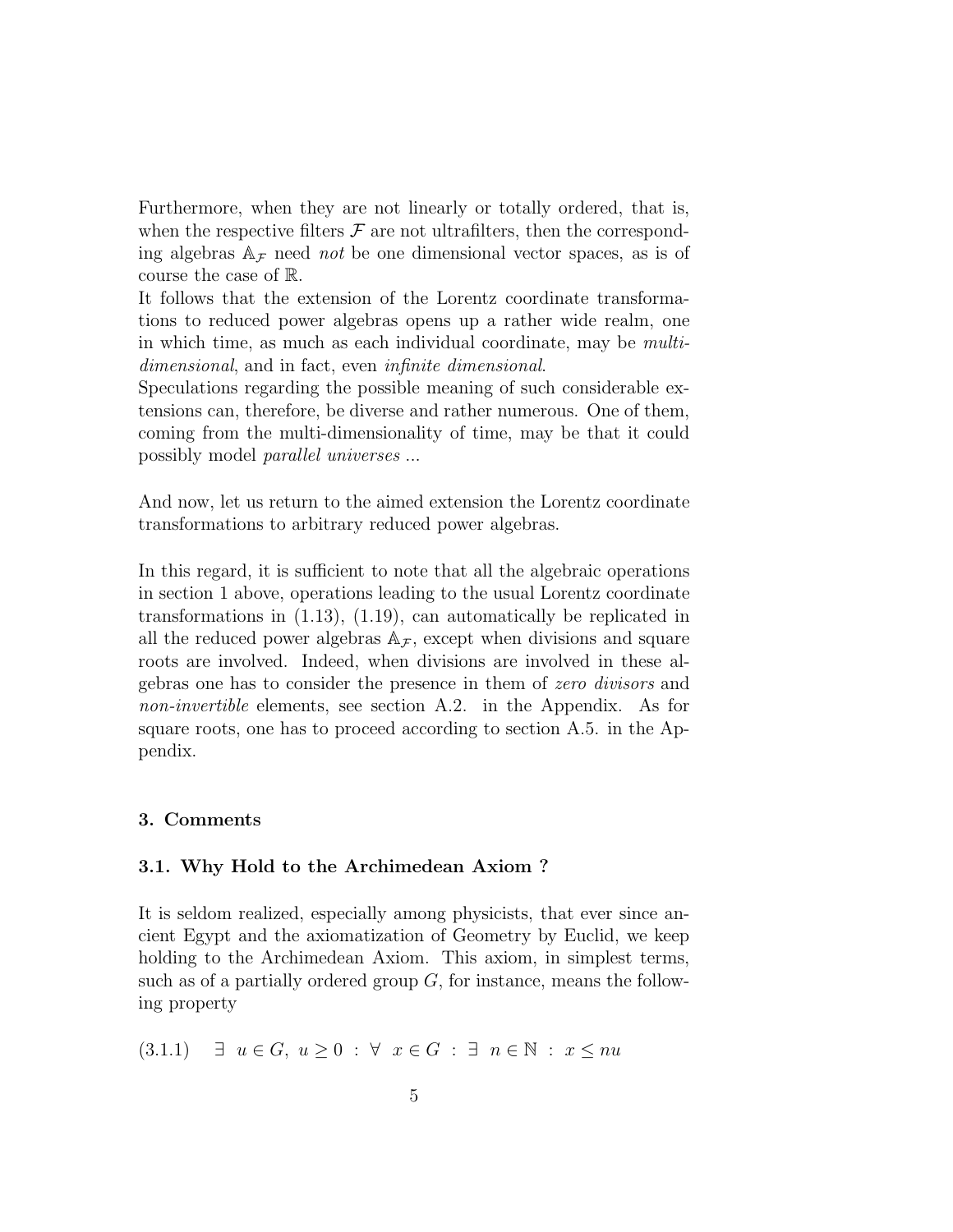or in other words, there exists a "path length"  $u$ , so that every element x in the group can be "overtaken" by a finite number  $n$  of "steps" of "length" u. Clearly, if G is the set  $\mathbb R$  of usual real numbers considered with the usual addition, then one can take as  $u$  any positive number. As is known, Geometry in ancient Egypt was important in connection with the yearly flood of the Nile and the subsequent need to redraw the boundaries of agricultural land. And for such a purpose, the Archimedean Axiom is obviously useful.

The question, however, is :

Why hold to that axiom when dealing with such modern and highly non-intuitive theories of Physics, as Special and General Relativity, or Quantum Mechanics and Quantum Field Theory ?

Is there any physical type reason in such modern theories for holding to the Archimedean Axiom ?

Indeed, one of the inevitable consequences of the Archimedean Axiom is that "infinity" is not a usual scalar, be it real or complex. Thus all usual algebraic and other operations do rather as a rule break down when reaching "infinity". And this elementary and inevitable fact leads to the long festering problem of the so called "infinities in Physics", a problem which is attempted to be dealt with by various "re-normalization" methods, or by what is an exceedingly complex and so far not yet successful venture, namely, String Theory.

On the other hand, the moment one simply frees oneself from the Archimedean Axiom, and starts to deal with scalars such as those given by various reduced power algebras, the mentioned troubles with "infinity" disappear. Indeed, since the Archimedean Axiom is no longer present in such algebras, these algebras have a rich structure of "infinitesimals" and "infinitely large" scalars, all of which are subjected to the usual algebraic and other operations, just as if they were usual real or complex numbers.

# 3.2. Two Alternatives When Freed From the Archimedean Axiom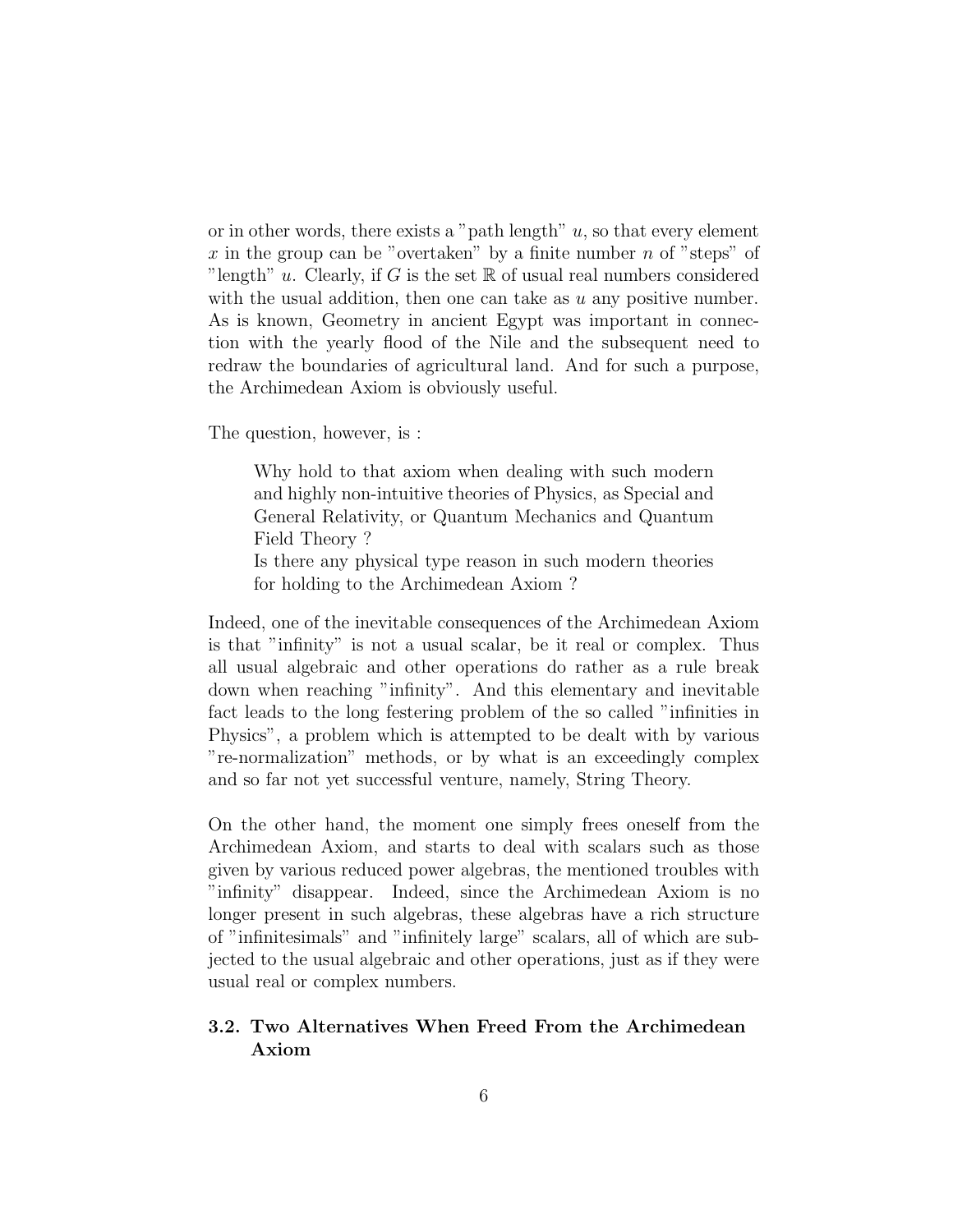The above way the Lorentz Coordinate Transformations have been extended to space-times built upon scalars given by reduced power algebras may at first seem to be both trivial and without interest. And the same appearance may arise with the extension to such space-times of the Heisenberg Uncertainty and No-Cloning, in [10], respectively, [11].

Here however, one should note the following.

First, even the multiplication in such reduced power algebras is no longer trivial. Indeed, such algebras can have zero divisors, see section A.2. in the Appendix. Consequently, it may easily happen that, although  $c, v, x, t, k(c, v) \neq 0$ , we will nevertheless have the products in which such quantities appear, and the respective products vanish, contrary to what happens in the usual case when scalars given by real numbers are employed. And clearly, such a vanishing of certain products may invalidate subsequent formulas, or at best, give them a different meaning from the usual one.

Also, mathematical expressions in various theories of Physics can contain operations other than mere multiplication, and such operations can have new properties and meanings, when performed in reduced power algebras.

Therefore, here, we may obviously face two rather different alternatives, namely

• the new properties and meanings in reduced power algebras do not correspond to any possible physical meaning,

or on the contrary

• such new properties and meanings which appear in reduced power algebras may possibly correspond to not yet explored physical realities.

We shall in the sequel mention several possible such new physical interpretations, if not in fact, possible realities.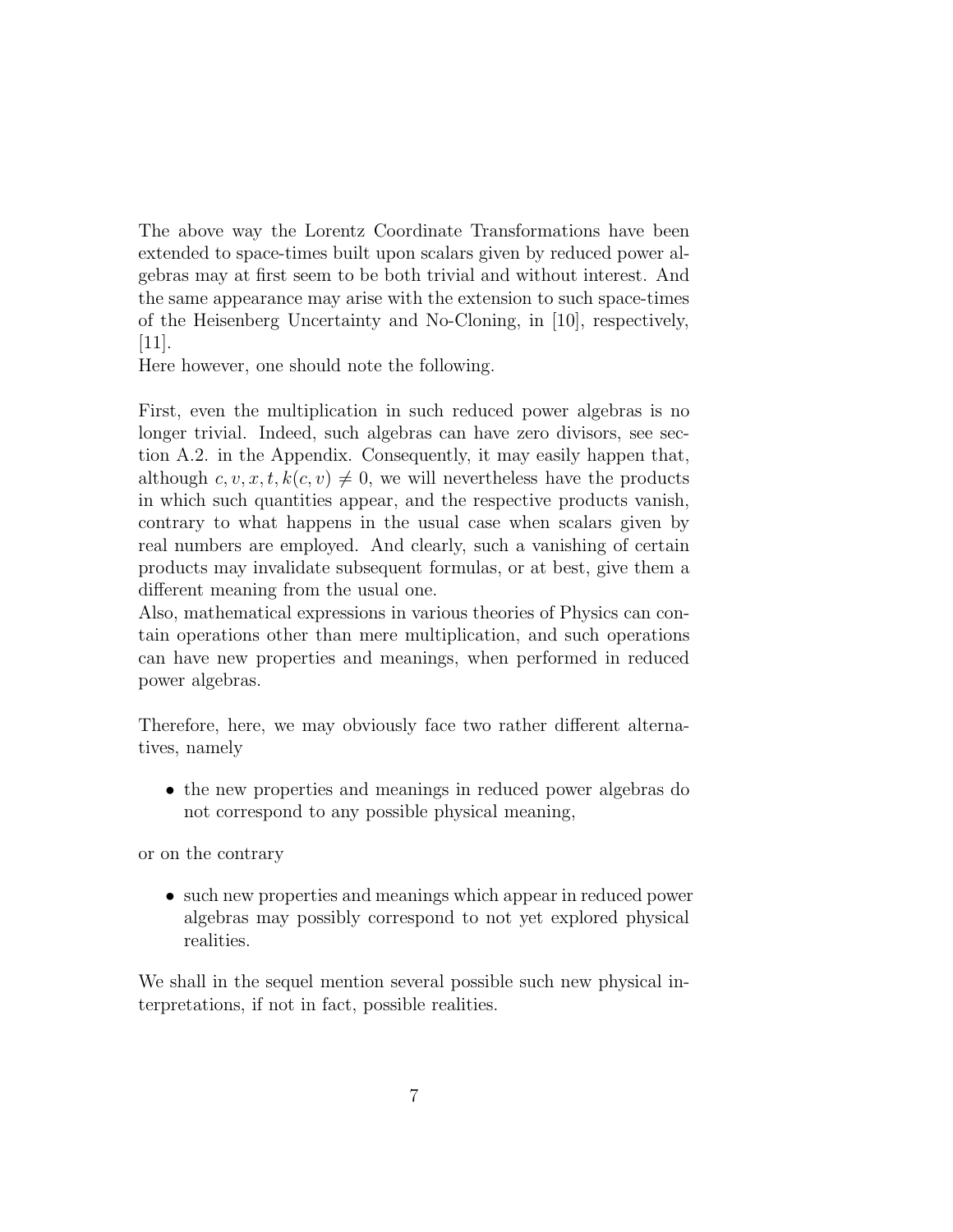### 3.3. Increased and Decreased Precision in Measurements

As a general issue, relating not only to Relativity or the Quanta, the presence of infinitesimal and infinitely large scalars in reduced power algebras may correspond to a new possibility of having no less than two radically different kind of measurements when it comes to their relative precision.

Namely, one has an *increased precision* in measurement, when measurement is done in terms of usual finite scalars, and one obtains as result some infinitesimal scalar in such algebras.

Alternatively, the presence of infinitely large scalars in such algebras may simply indicate that they were obtained in terms of finite scalars, and thus are but the result of a measurement with *decreased precision*.

In this regard, we can therefore have the following relative situations

- infinitesimal scalars are the result of increased precision measurements done in terms of finite or infinite scalars,
- finite scalars are the result of increased precision measurements done in terms of infinite scalars,
- finite or infinitely large scalars are the result of decreased precision measurements done in terms of infinitesimal scalars,
- infinitely large scalars are the result of decreased precision measurements done in terms of infinitesimal or finite scalars.

and surprisingly, one can also have the following *relative* situations

- infinitesimal scalars are the result of increased precision measurements done in terms of some less infinitesimal scalars,
- infinitesimal scalars are the result of decreased precision measurements done in terms of some more infinitesimal scalars,
- infinitely large scalars are the result of increased precision measurements done in terms of some more infinitely large scalars,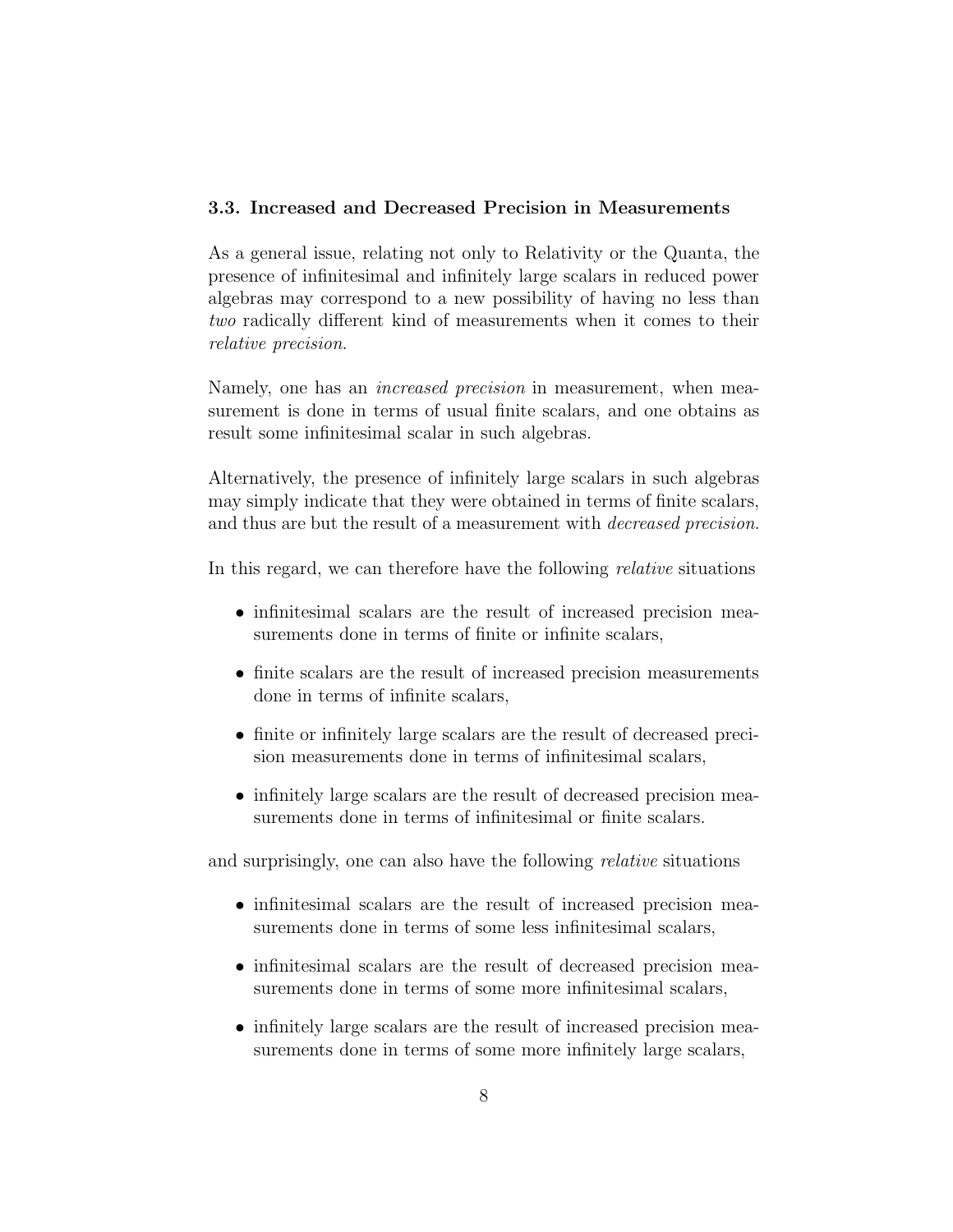• infinitely large scalars are the result of decreased precision measurements done in terms of some less infinitely large scalars.

Indeed, one of the basic features of reduced power algebras is precisely their complicated and rich self-similar structure which distinguishes not only between infinitesimal, finite and infinitely large scalars, but also within the infinitely small scalars themselves, and similarly, within the infinitely large scalars. Specifically, infinitesimal scalars can be infinitely smaller, or on the contrary, infinitely larger than other infinitesimals. And similarly, infinitely large scalars can be infinitely smaller, or on the contrary, infinitely larger than other infinitely large scalars.

Here, however, we can note that such a possible interpretation of increased, or decreased precision which is relative, is in fact not new. Indeed, in terms of usual scalars, be they real or complex, there is a marked dichotomy between finite scalars, and on the other hand, the so called "infinities" which may on occasion arise from operations with finite scalars. And such simple "formulas" like  $\infty + 1 = \infty$ , are in fact expressing that fact. Namely, on one hand, from the point of view of "infinity", the finite number 1 has such an increased precision as to be irrelevant with respect to addition, while on the other hand, from the point of view of the finite number 1, the "infinity" has such a decreased precision as to alter completely the result when involved in addition.

#### 3.4. The Issue of Universal Constants

Given the above possibilities in interpretation leading to relative precision measurement - be it as such an increased or a decreased one one can reconsider the status of certain universal physical constants, such as for instance, the Planck constant h and the constant c giving the velocity of light in vacuum.

Indeed, when considered from our everyday macroscopic experience, h is supposed to be unusually small, while on the contrary,  $c$  is very large. Consequently, one may see  $h$  as a sort of "infinitesimal", while c then looks like "infinitely large".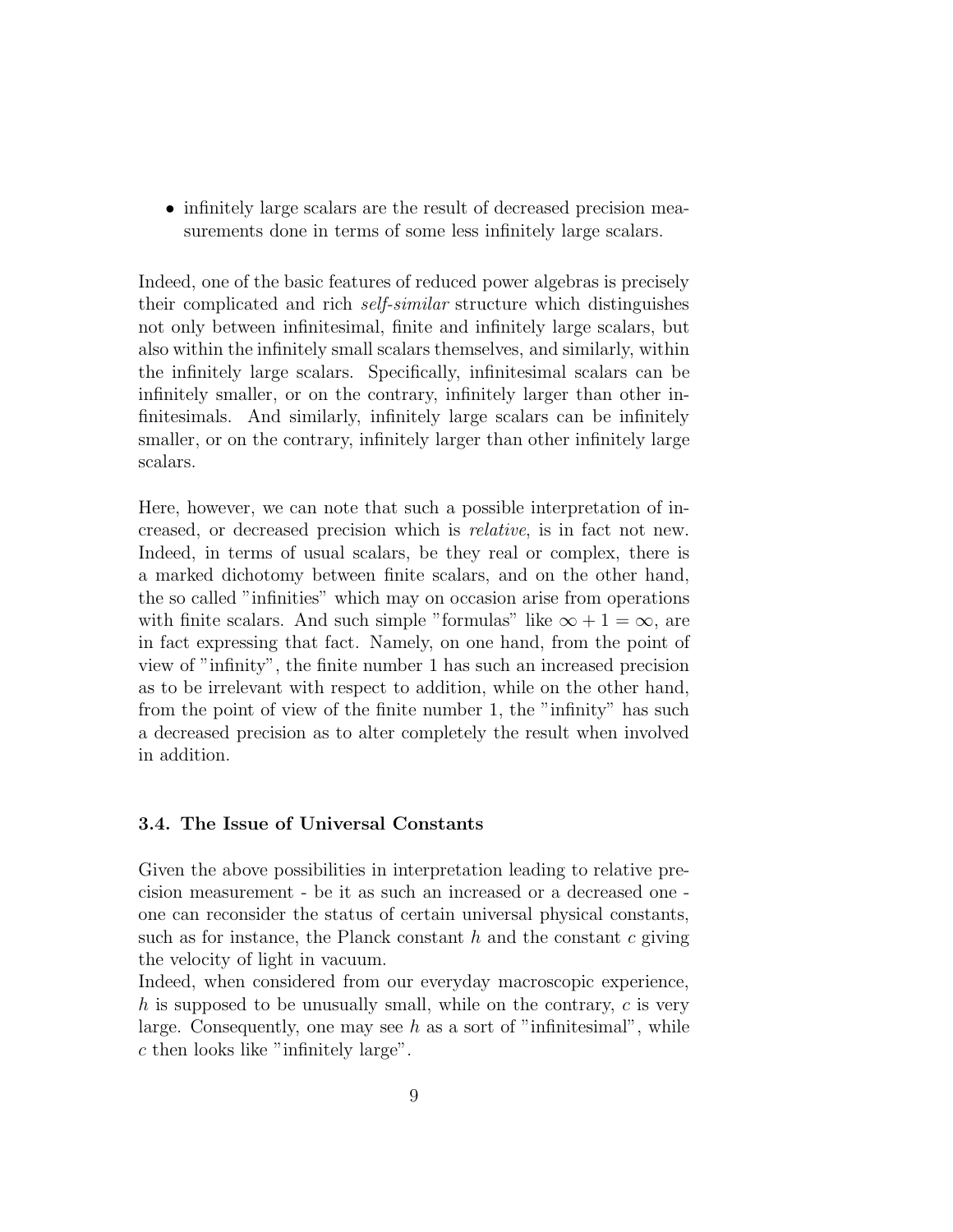The fact is that, within reduced power algebras, such an alternative view of  $h$  and  $c$  is possible. Therefore, one may find it appropriate to explore the possible physical meaning, or otherwise, that may possibly be associated with such an interpretation.

# Appendix : Zero Divisors, Units and other Properties in Reduced Power Algebras

#### A.1. Construction of Reduced Power Algebras

The general construction of reduced power algebras goes as follows, [2-11]. Let  $\Lambda$  be any *infinite* set. Let  $\mathcal F$  be any filter on  $\Lambda$ , such that

 $(A.1.1)$   $\mathcal{F}_{re}(\Lambda) \subseteq \mathcal{F}$ 

where

(A.1.2) 
$$
\mathcal{F}_{re}(\Lambda) = \{ I \subseteq \Lambda \mid \Lambda \setminus I \text{ is finite } \}
$$

is called the Frechet filter on  $\Lambda$ .

We define on  $\mathbb{R}^{\Lambda}$  the corresponding equivalence relation  $\approx_{\mathcal{F}}$  by

$$
(A.1.3) \quad x \approx_{\mathcal{U}} y \iff \{ \lambda \in \Lambda \mid x(\lambda) = y(\lambda) \} \in \mathcal{F}
$$

where  $x, y \in \mathbb{R}^{\Lambda}$ .

Then, through the usual quotient construction, we obtain the *reduced* power algebra

 $(A.1.4)$   $A_{\mathcal{F}} = \mathbb{R}^{\Lambda}/\approx_{\mathcal{F}}$ 

which has the following two properties.

The mapping

 $(A.1.5)$   $\mathbb{R} \ni r \longmapsto (u_r)_{\mathcal{F}} \in \mathbb{A}_{\mathcal{F}}$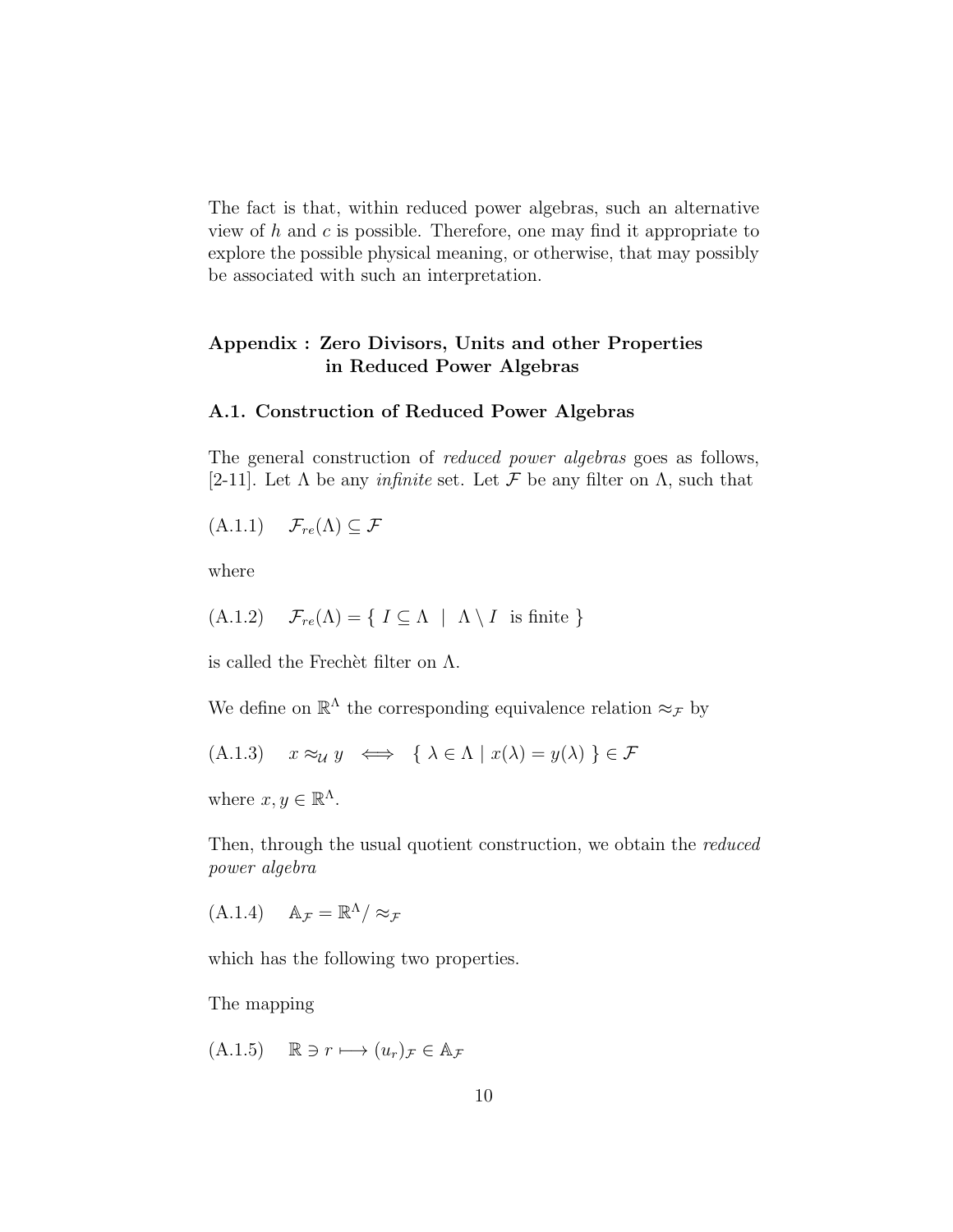is an embedding of algebras in which  $\mathbb R$  is a strict subset of  $A_{\mathcal{F}}$ , where  $u_r \in \mathbb{R}^{\Lambda}$  is defined by  $u_r(\lambda) = r$ , for  $\lambda \in \Lambda$ , while  $(u_r)$  is the coset of  $u_r$  with respect to the equivalence relation  $\approx_{\mathcal{F}}$ .

Further, on  $A_F$  we have the *partial order* which is compatible with the algebra structure, namely

 $(A.1.6)$   $(x)_{\mathcal{F}} \leq (y)_{\mathcal{F}} \iff \{ \lambda \in \Lambda \mid x(\lambda) \leq y(\lambda) \} \in \mathcal{F}$ 

where  $x, y \in \mathbb{R}^{\Lambda}$ .

As is well known

 $(A.1.7)$   $\mathbb{A}_{\mathcal{F}}$  is a field  $\iff$  F is an ultrafilter on  $\Lambda$ 

consequently

(A.1.8)  $\mathbb{A}_{\mathcal{F}}$  has zero divisors  $\iff$  F is not an ultrafilter on  $\Lambda$ 

It will be useful to consider the *non-negative* elements in  $A_{\mathcal{F}}$ , given by

(A.1.9)  $\mathbb{A}_{\mathcal{F}}^+ = \{ (x)_{\mathcal{F}} \mid x \in \mathbb{R}, \{ \lambda \in \Lambda \mid x(\lambda) \geq 0 \} \in \mathcal{F} \}$ 

#### A.2. Zero Divisors and Units in  $A_{\mathcal{F}}$

Let  $\mathcal F$  be a filter on  $\Lambda$  which satisfies  $(A.1.1)$  and is not an ultrafilter on  $\Lambda$ . Given any  $x \in \mathbb{R}^{\Lambda}$ , we denote

 $(A.2.1)$   $Z(x) = \{ \lambda \in \Lambda \mid x(\lambda) = 0 \} \subset \Lambda$ 

and obviously, we have the following four alternatives

$$
(A.2.2.1) \quad Z(x) \in \mathcal{F}
$$

$$
(A.2.2.2) \quad Z(x) \notin \mathcal{F}
$$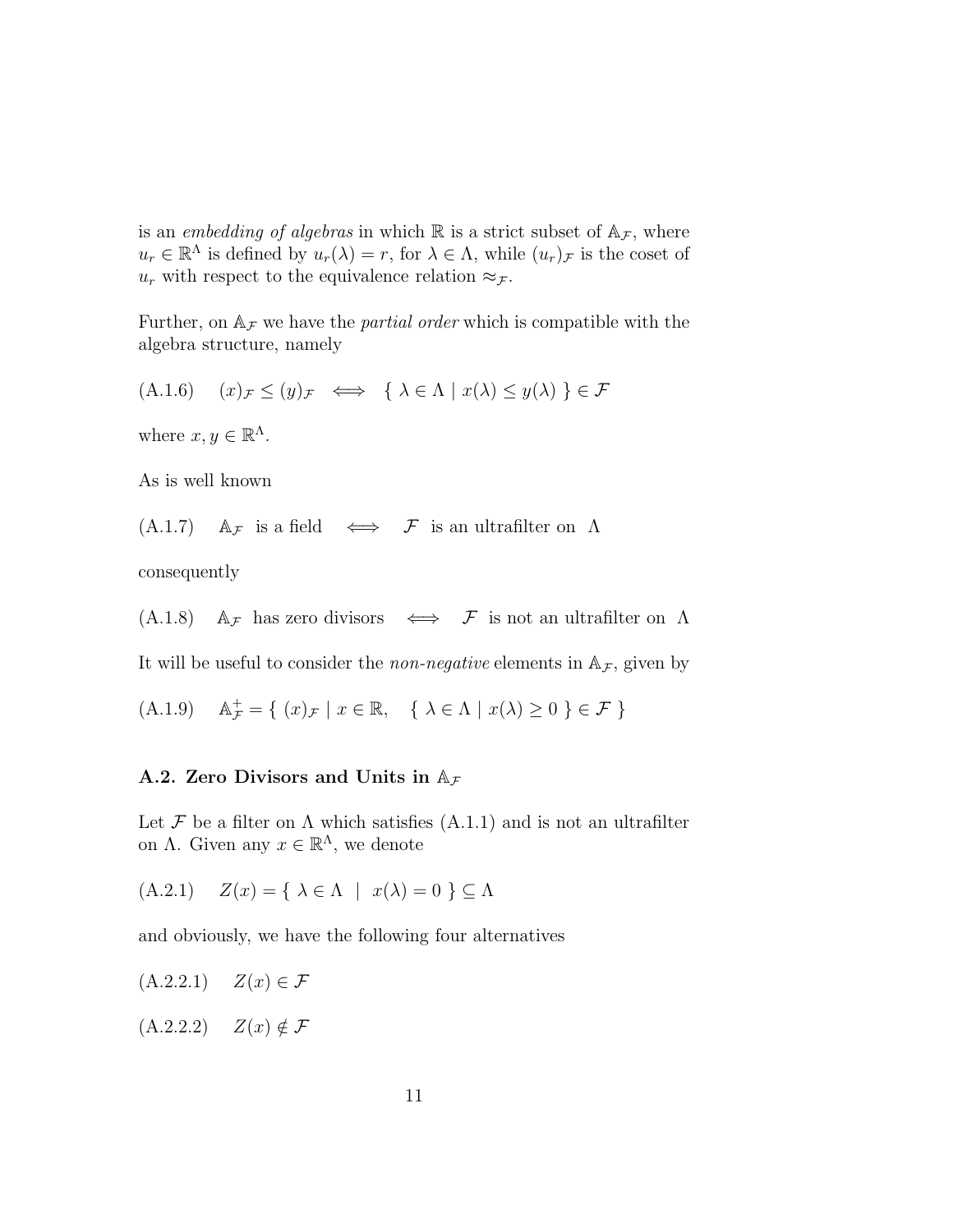- $(A.2.2.3)$   $\Lambda \setminus Z(x) \in \mathcal{F}$
- $(A.2.2.4)$   $\Lambda \setminus Z(x) \notin \mathcal{F}$

Since  $\mathcal F$  is not an ultrafilter, alternatives  $(A.2.2.1)$  and  $(A.2.2.3)$  are not incompatible. Therefore, the same applies to alternatives (A.2.2.2) and (A.2.2.4). It follows that we have the mutually exclusive four alternatives

 $(A.2.3.1)$   $Z(x) \in \mathcal{F}$  and  $\Lambda \setminus Z(x) \in \mathcal{F}$  $(A.2.3.2)$   $Z(x) \in \mathcal{F}$  and  $\Lambda \setminus Z(x) \notin \mathcal{F}$  $(A.2.3.3)$   $Z(x) \notin \mathcal{F}$  and  $\Lambda \setminus Z(x) \in \mathcal{F}$  $(A.2.3.4)$   $Z(x) \notin \mathcal{F}$  and  $\Lambda \setminus Z(x) \notin \mathcal{F}$ 

Now in view of (A.1.3), we have

$$
(A.2.4) \quad Z(x) \in \mathcal{F} \quad \Longleftrightarrow \quad (x)_{\mathcal{F}} = 0 \in A_{\mathcal{F}}
$$

thus alternatives  $(A.2.3.1)$  and  $(A.2.3.2)$  are clarified in their consequence.

Let us now consider (A.2.3.3) and define  $y \in \mathbb{R}^{\Lambda}$  by

(A.2.5) 
$$
y(\lambda) = \begin{cases} 1/x(\lambda) & \text{if } \lambda \in \Lambda \setminus Z(x) \\ \text{arbitrary otherwise} \end{cases}
$$

then  $(A.1.3)$ ,  $(A.2.4)$  give

.

$$
(A.2.6) \quad (x)_{\mathcal{F}}, (y)_{\mathcal{F}} \neq 0 \in A_{\mathcal{F}}, (x)_{\mathcal{F}} (y)_{\mathcal{F}} = 1 \in A_{\mathcal{F}}
$$

thus  $(x)_{\mathcal{F}}$  is an *invertible element*, or a *unit* in  $\mathbb{A}_{\mathcal{F}}$ , and  $((x)_{\mathcal{F}})^{-1} = (y)_{\mathcal{F}}$ 

In the case of  $(A.2.3.4)$ , let us define  $y \in \mathbb{R}^{\Lambda}$  by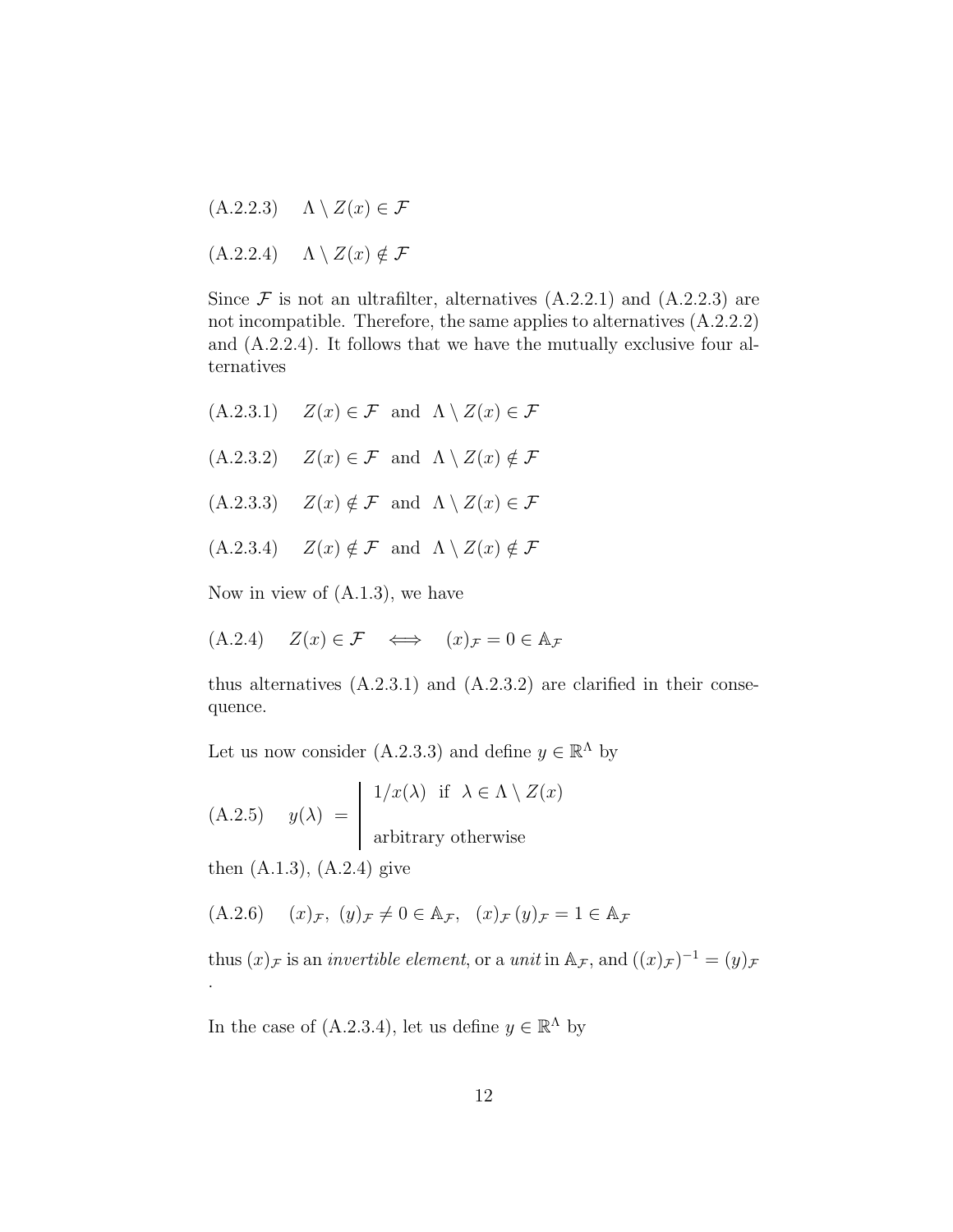(A.2.7) 
$$
y(\lambda) = \begin{cases} 0 & \text{if } \lambda \in \Lambda \setminus Z(x) \\ 1 & \text{if } \lambda \in Z(x) \end{cases}
$$

then (A.1.3), (A.2.4) give

$$
(A.2.8) \quad (x)_{\mathcal{F}}, \ (y)_{\mathcal{F}} \neq 0 \in A_{\mathcal{F}}, \ (x)_{\mathcal{F}} (y)_{\mathcal{F}} = 0 \in A_{\mathcal{F}}
$$

thus  $(x)$ <sub>F</sub> is a zero divisor in  $A$ <sub>F</sub>.

It follows that the set of *units*, or *invertible elements* in  $A<sub>F</sub>$  is given by

(A.2.9) 
$$
\mathbb{A}_{\mathcal{F}}^u = \{ (x)_{\mathcal{F}} \mid x \in \mathbb{R}^{\Lambda}, Z(x) \notin \mathcal{F}, \Lambda \setminus Z(x) \in \mathcal{F} \}
$$

while the set of *zero divisors* in  $A<sub>F</sub>$  is given by

(A.2.10) 
$$
\mathbb{A}_{\mathcal{F}}^{zd} = \{ (x)_{\mathcal{F}} \mid x \in \mathbb{R}^{\Lambda}, Z(x) \notin \mathcal{F}, \Lambda \setminus Z(x) \notin \mathcal{F} \}
$$

and clearly, we have the following partition in three disjoint subsets

(A.2.11) 
$$
\mathbb{A}_{\mathcal{F}} = \{0\} \cup \mathbb{A}_{\mathcal{F}}^{zd} \cup \mathbb{A}_{\mathcal{F}}^{u}
$$

#### A.3. Infinitesimals and Infinitely Large Scalars

The reduced power algebras  $A_{\mathcal{F}}$  contain strictly as a subfield the field R of usual real numbers. In addition, the reduced power algebras  $A_{\mathcal{F}}$ contain vast amounts of infinitesimal, as well as infinitely large scalars.

In case in (A.1.3), and in the sequel, we replace  $\mathbb R$  with  $\mathbb C$ , and thus  $\mathbb C^{\Lambda}$ takes the place of  $\mathbb{R}^{\Lambda}$ , then we obtain reduced power algebras which contain strictly the field  $\mathbb C$  of usual complex numbers. And again, the reduced power algebras will contain vast amounts of *infinitesimal*, as well as *infinitely large* scalars.

#### A.4. Reduced Power Fields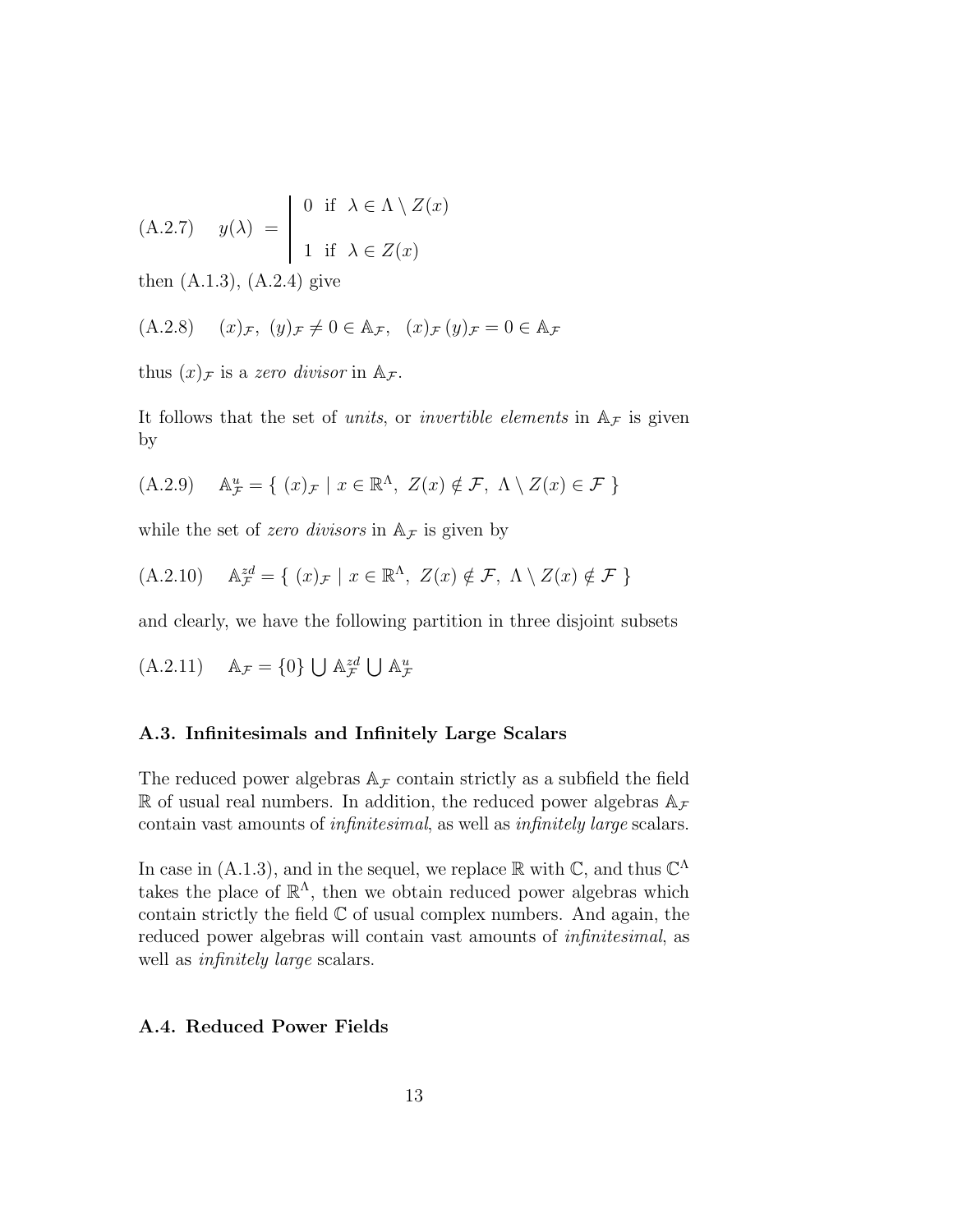The following properties are equivalent :

- $(A.4.1)$  F is an ultrafilter on  $\Lambda$
- $(A.4.2)$  $z^d_\mathcal{F} = \phi$ ,  $\mathbb{A}_\mathcal{F} = \{0\} \bigcup \mathbb{A}_\mathcal{F}^u$  is a field

 $(A.4.3)$  For every  $x \in \mathbb{R}^{\Lambda}$ , the four alternatives  $(A.2.3.1)$  -  $(A.2.3.4)$ reduce to the following two, namely, (A.2.3.2), (A.2.3.3), that is :

$$
Z(x) \in \mathcal{F} \text{ and } \Lambda \setminus Z(x) \notin \mathcal{F}
$$
  

$$
Z(x) \notin \mathcal{F} \text{ and } \Lambda \setminus Z(x) \in \mathcal{F}
$$

 $(A.4.4)$  The partial order  $\leq_{\mathcal{F}}$  in  $(A.1.6)$  is a linear, or total order on the reduced power field  $A_{\mathcal{F}}$ 

#### A.5. Exponential Functions

In view of (A.1.9), one can obviously define the exponentiation

$$
(A.5.1) \quad \mathbb{A}_{\mathcal{F}}^{+} \times \mathbb{A}_{\mathcal{F}}^{+} \ni ((x)_{\mathcal{F}}, (y)_{\mathcal{F}}) \longmapsto (z)_{\mathcal{F}} = ((x)_{\mathcal{F}})^{((y)_{\mathcal{F}})} \in \mathbb{A}_{\mathcal{F}}^{+}
$$

by

 $(A.5.2)$   $z(\lambda) = (x(\lambda))^{(y(\lambda))}, \lambda \in I$ 

where  $I \in \mathcal{F}$  is such that

 $(A.5.3)$   $x(\lambda), y(\lambda) \geq 0, \lambda \in I$ 

# References

[1] Mann D S, Mukherjee P K : Relativity, Mechanics and Statistical Physics. Wiley Eastern, New Delhi, 1981